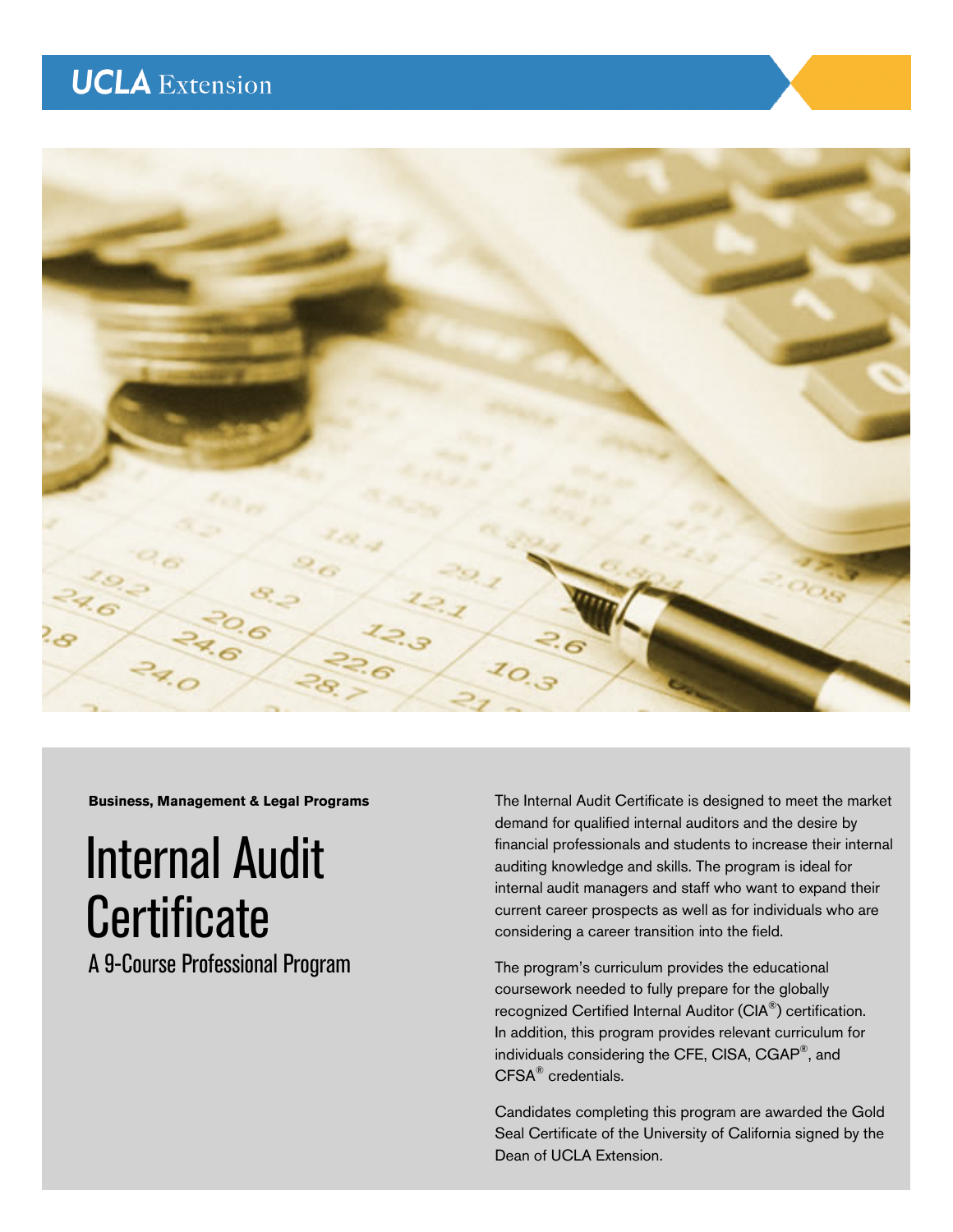# Program Curriculum

This 9-course, 36-unit professional certificate program provides a comprehensive curriculum covering core aspects of internal audit theory and practice.

### **Suggested Program Prerequisites**

It is advisable that you complete the following (or equivalent) since they are prerequisites for a number of courses in the curriculum.

- X 120A Intermediate Accounting <sup>1</sup>
- X 120B Intermediate Accounting <sup>•</sup>
- X 120C Intermediate Accounting <sup>of</sup>

### **Core Courses (All 6 Required)**

X 423.2 Internal Auditing X 423 Auditing: Financial <sup>n</sup> X 423.421 Forensic Accounting <sup>6</sup> X 423.426 Organizational Governance and Ethics X 423.427 Information Technology (IT) Auditing X423.428 Internal Auditing Capstone

### **Elective Courses (Choose 3)**

| X423.424 | Government Auditing and Performance Measurement       |
|----------|-------------------------------------------------------|
| X 422    | Management Accounting <sup>1</sup>                    |
| X 190    | Management Theory, Policy and Process                 |
| X 429.4  | Financial Control of Operations <sup>of</sup>         |
| X 130A   | Basic Managerial Finance <sup>1</sup>                 |
|          | 828.501AC CIA Exam Review: Comprehensive Parts 1-3* 0 |
| X 423.42 | Internship in Accounting (5 units)                    |

\*Successful completion of 828.501AC CIA Exam Review: Comprehensive Parts 1-3 may be counted for up to 2 electives. *A* Also offered online.



# General Information

### **Enrolling in a Certificate**

To officially enroll in a certificate and be assured of completing the program under its current requirements, an Application for Candidacy and nonrefundable application fee must be submitted by the completion of the third course in the program. Enroll online at *[uclaextension.edu/accounting](www.uclaextension.edu/accounting)*.

### **Grading**

All courses to be applied toward this certificate must be taken for a letter grade; a grade of "C" or better is required. If you receive a grade of "C-" or lower, you must either repeat the course or confer with your Certificate Advisor to find a suitable substitute.

### **Course Scheduling**

To determine if a course(s) is being offered, see the quarterly schedule of courses in the UCLA Extension catalog or visit our website: *[uclaextension.edu/accounting](www.uclaextension.edu/accounting)*.

### **Internship**

*Internship in Accounting* (X 423.42) provides internship opportunities for students who are officially enrolled in this certificate and have completed a minimum of 5 courses in the program. For information contact Yvette de la Cruz at (310) 206-1578; email: *ydelacru@uclaextension.edu*.

### **Transfer of Courses**

A maximum of two courses can be transferred into this certificate program from another institution. Courses must be equivalent in course content and unit value to be eligible and must have been taken within the last 5 years. If courses were taken beyond this time period, students may be allowed to take alternative courses in consultation with the Certificate Programs Advisor.

### **Degree Transferability**

UCLA Extension courses numbered X 1-199 and XL 100-199 are degree credit courses. To determine if courses transfer to another school, contact the institution to which you plan to transfer.

### **Cost of the Program**

*The following are approximations and are subject to change without notice.* The total is based on a 36-unit program. (Course fees do not include online courses, suggested prerequisites or the internship.) *Candidacy Fee (Nonrefundable):* \$175

*Course Fees:* \$5,535 *Textbooks:* \$1,500 *Approximate Total:* \$7,210

In accordance with applicable Federal laws and University policy, the University of California does not discriminate in any of its policies, procedures, or practices on the basis of race, color, national origin, sex, sexual orientation, age, or disability. Inquiries regarding the University's equal<br>opportunity policies may be directed to Office of Registrar, UCLA Extension, Suite 214, 10995 Le<br>Conte Ave., Westwood; Voice/T disabilities, or questions about accessibility, please call (310) 825-7851 (voice or TTY). Wheelchair accessible.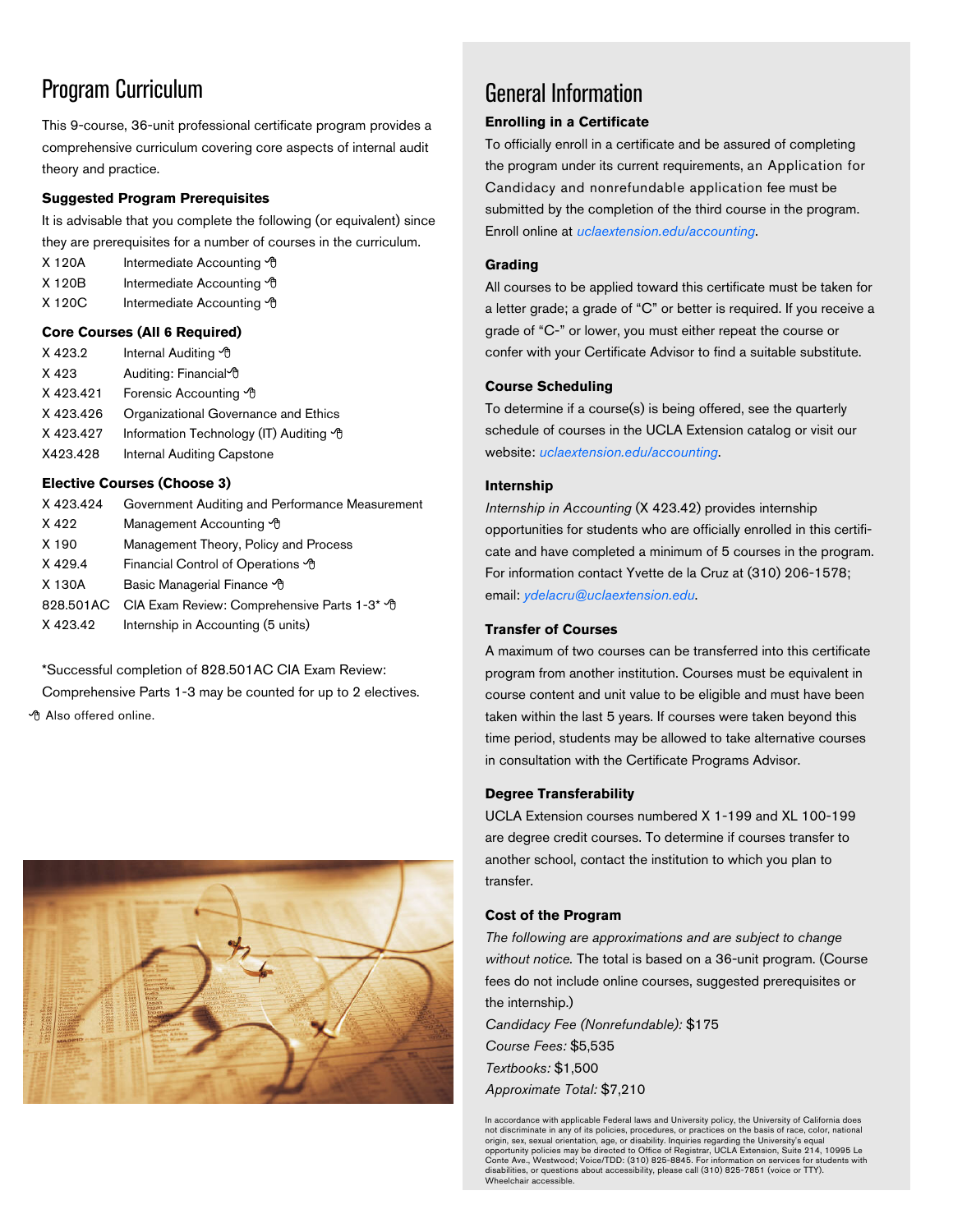# Course Descriptions

*All course descriptions and fees are subject to change*.

### Suggested Program Prerequisites

### **Intermediate Accounting Theory and Practice**

X 120A Management 4 units

This is the first part in the 3-course Intermediate Accounting sequence. This course covers the interpretation, use, processing, and presentation of accounting information and the preparation of principal accounting statements. Topics include an overview of the conceptual framework of accounting, valuation, recording, and presentation of the balance sheet, income statement, and statement of cash flows. Students are introduced to time value of money concepts, as well as, accounting for cash, receivables, and the first part of inventories *Prerequisite:* X 1A and X 1B Principles of Accounting, or consent of instructor.

### **Intermediate Accounting Theory and Practice**

X 120B Management 4 units

This is the second part in the 3-course Intermediate Accounting sequence. This course begins with the second part of inventory accounting, and then covers accounting for long-term assets and intangibles, current and long-term liabilities, and stockholders' equity. *Prerequisite:* X 120A Intermediate Accounting Theory and Practice or consent of instructor.

### **Intermediate Accounting Theory and Practice**

X 120C Management 4 units

This is the third part in the 3-course Intermediate Accounting sequence. This course covers complex accounting issues such as accounting for investments, revenue recognition, pension plans, leases, accounting for income taxes, accounting changes, preparation of the statements of cash flows, and an overview of financial statement analysis. *Prerequisite:* X 120B Intermediate Accounting Theory and Practice or consent of instructor.

### Required Core Courses

### **Internal Auditing**

X 423.2 Management 4 units

This course introduces students to the internal audit profession and the internal audit process and is designed for accounting, auditing, and business students; CPAs, CIAs, and CMAs or candidates; controllers and internal auditors; financial and auditing managers; corporate executives; and federal and state auditors and managers. Topics include the definition of internal auditing, The IIA's International Professional Practices Framework (IPPF), risk, governance and control issues, and conducting internal audit engagements, including report writing and interviewing skills. Additional topics include Internal Auditing (IA) standards; internal controls; managing the IA department; IA working papers, procedures, evidences, sampling, and flowcharting; 30 major areas of operational auditing, such as production, marketing, finances, EDP, purchasing, and personnel; fraud detection, including a discussion of the latest developments in financial crimes; major areas of management auditing; IA reports; and evaluation of the IA function. *Prerequisite: X 120A, B, and C Intermediate Accounting Theory and Practice, or consent of instructor.* 

### **Auditing: Financial**

X 423 Management 4 units *36.75 hours of MCLE credit available.* 

This course examines the auditing principles governing the responsibilities of certified public accountants in their examination of clients' financial statements. Professional ethics, legal liability, internal control, evaluation, sampling techniques, and audit reports, as well as a study of the statements on auditing standards issued by the American Institute of CPAs, also are discussed. Emphasizes verification of the major items reported in clients' statements, audit programs, and case studies. *Prerequisite:* X 120A, B, and C Intermediate Accounting Theory and Practice, or consent of instructor.

# **Forensic Accounting**

Management 4 units

This course is an introduction to the exciting field of forensic accounting and the role it plays in both preventing fraud from occurring and discovering fraud after it has occurred. Students are introduced to many opportunities in the field of accounting and fraud detection in the private sector, public accounting, and government. Topics include complex financial investigations, compliance and financial audits, money laundering, net worth analysis, the psychology of white collar crime, financial statement fraud, and more. Guest lecturers from diverse fields describe their careers in the field of accounting/forensic accounting by presenting real-world cases and investigations. *Prerequisite:* X 423 Auditing: Financial and X 423.2 Internal Auditing (Operational and Management) or consent of instructor.

### **Organizational Governance and Ethics**

X 423.426 Management 4 units

In today's global business environment, with volatile worldwide capital markets and eroded investor confidence in corporate accountability, the demand for effective corporate governance and ethical conduct in ensuring reliable financial information is higher than before. This course introduces students to aspects of good organizational governance principles and frameworks, key concepts of proper ethical behavior as well as the role internal auditors should undertake in supporting their organizations. The course is intended to develop an awareness and understanding of the main themes, perspectives, frameworks, concepts, and issues pertaining to corporate governance and business ethics from historical, global, institutional, commercial, best practices, and regulatory perspectives.

### **Information Technology (IT) Auditing**

X 423.427 Management 4 units

This course covers management's role in controlling information technology and addressing the major risks related to technology. Topics include information security, contingency planning, desktop computer controls, systems development controls, computer center operation controls, assurance of information related to on-line, client-server, web-based, internet, and other advanced computer systems. Students learn approaches to evaluating and addressing technology risk throughout the organization from the perspective of internal and external auditing in addition to the view of every end user. Prerequisite: X 423 Auditing: Financial and X 423.2 Internal Auditing (Operational and Management) or consent of instructor.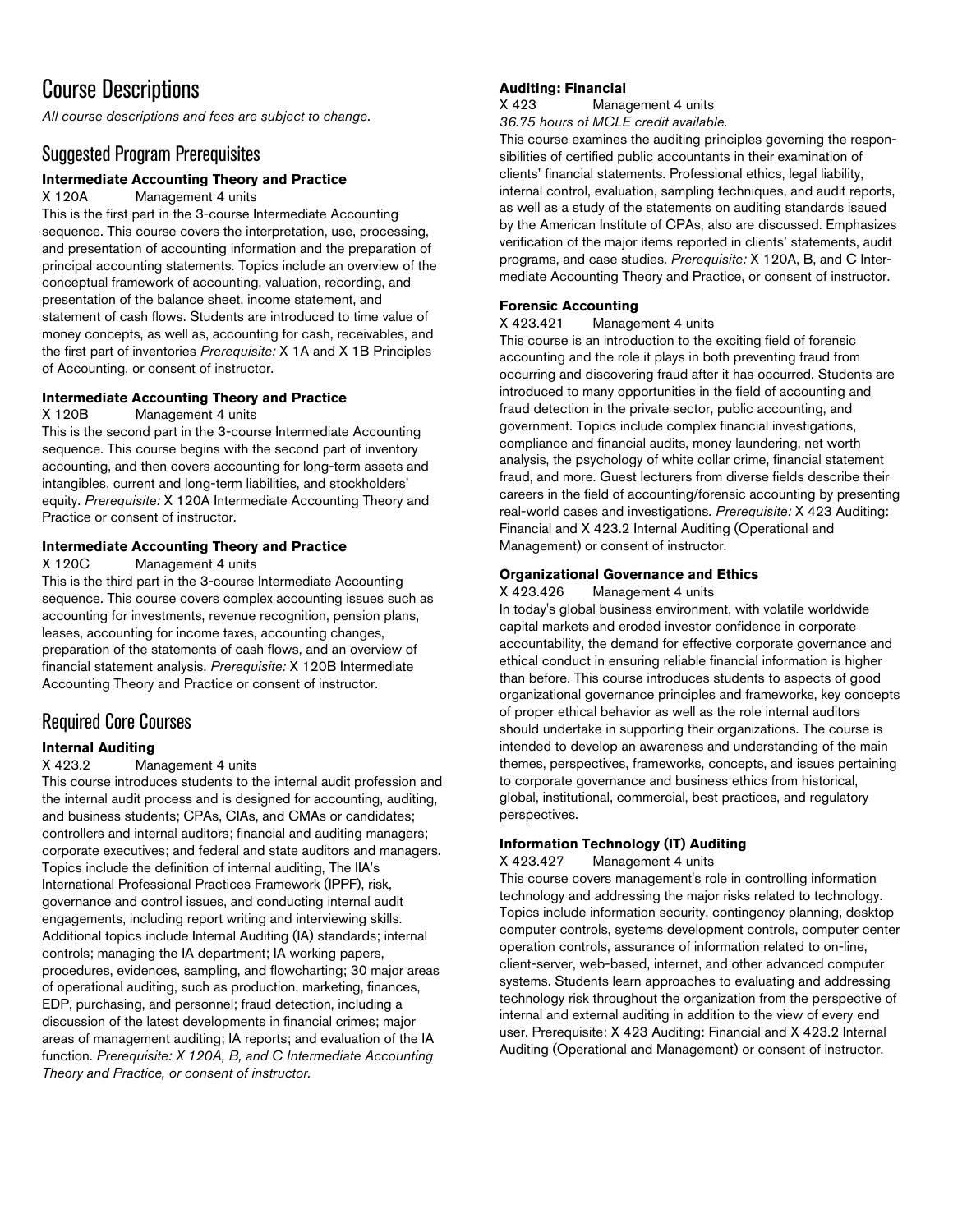### Capstone Course

### **Internal Auditing Capstone**

X 423.428 Management 4 units

This course provides the practical experience for students to apply the theory they have been learning. The course also acquaints students with important business communication aspects that an internal auditor must be familiar with in the business environment, including aspects that cover both verbal and written communication. Using "real life" case studies/ projects, students conduct mock audits using a teamwork setting. Key learning objectives include: understand the process of effective communication within the business environment, learning key elements for internal audit report writing and presentations, and understanding the entire internal audit process and how to conduct an internal audit with limited supervision. Prerequisite: Completion of all core courses in the Internal Audit Certificate.

### Elective Courses

#### **Governmental Auditing and Performance Measurement**  X 423.424 Management 4 units

Corporate financial professionals use profits to track results, but what is the "bottom line" in government and how are results quantified beyond staying within the annual budget? Intended for government and non-profit managers, accountants, auditors, and students, this course explores how public sector managers and auditors can work together to promote the effectiveness of public programs by establishing goals, quantifying outcomes, and reporting results. Students are introduced to Generally Accepted Governmental Audit Standards (GAGAS) for Performance Auditing used in the government and non-profit sectors. Topics include the auditor's role in the public sector, the performance audit process, writing effective audit findings, benchmarking and other methods for evaluating public sector outcomes. Students learn about the audit process by studying actual audits completed by Federal, state and local audit organizations. Participants progress through the stages of writing an audit report as they complete a simulated audit.

# **Management Accounting**<br> **X** 422 **Management**

#### Management 4 units *(Formerly XL 122)*

This course covers the nature, objectives, and procedures of cost accounting and control. Topics include job costing and process costing, joint product costing, standard costs, theories of cost allocation and absorption, uses of cost accounting data for management decision making, accounting for manufacturing overhead, cost budgeting, cost reports, distribution costs, standard costs, differential cost analysis, profit-volume relationships, and breakeven analysis. Designed for people who are preparing for careers in accounting or those currently in production planning, materiel control, production control, program management, pricing, and/or purchasing. *Prerequisite:* X 1B Principles of Accounting or consent of instructor.

#### **Management Theory, Process and Policy**

X 190 Management 4 units

This course presents the theory and application of managerial functions; the processes of planning, organizing, leading, and controlling in a wide variety of organizational settings; and how the management of people and resources can accomplish organizational goals. Systems theory, contingency approaches, and socio-technical systems are used to explain managerial problem solving and decision making in organizational contexts and a global environment. Other topics include motivation and participation leadership and communication, management information systems, human resources management, management of technology, managerial ethics, and other contemporary management issues. Elective course in the Certificate in Business Fundamentals. Internet access is required to retrieve course materials.

#### **Financial Control of Operations**

X 429.4 Management 4 units

This course examines the techniques of interpreting and analyzing financial and accounting data for management control. Instruction covers such topics as financial information, cash flow statements, financial statement analysis, growth rate analysis, revenue recognition, earnings per share, fixed assets, inventory, financial instruments, and leases. Students develop an understanding of the financial and accounting information that is needed by management to assist in the control of operations. *Prerequisite:* X 120A, B, and C Intermediate Accounting Theory and Practice and X 422 Management Accounting, or equivalent experience and consent of instructor.

#### **Basic Managerial Finance**

X 130A Management 4 units

*34 hours of MCLE credit available*.

This course covers the methods and sources of financing business firms—large and small, corporate and noncorporate. Topics include financial planning procedures; common financial arrangements and practices; guidelines for formulating decisions on financial problems and establishing policy; and the social, legal, and economic effects of various financial alternatives. *Prerequisite:* X 1A Principles of Accounting or consent of instructor.

### CPE Credit

Courses in this program also may be applied toward the State of California's continuing professional education (CPE) requirement for the licensure of Certified Public Accountants.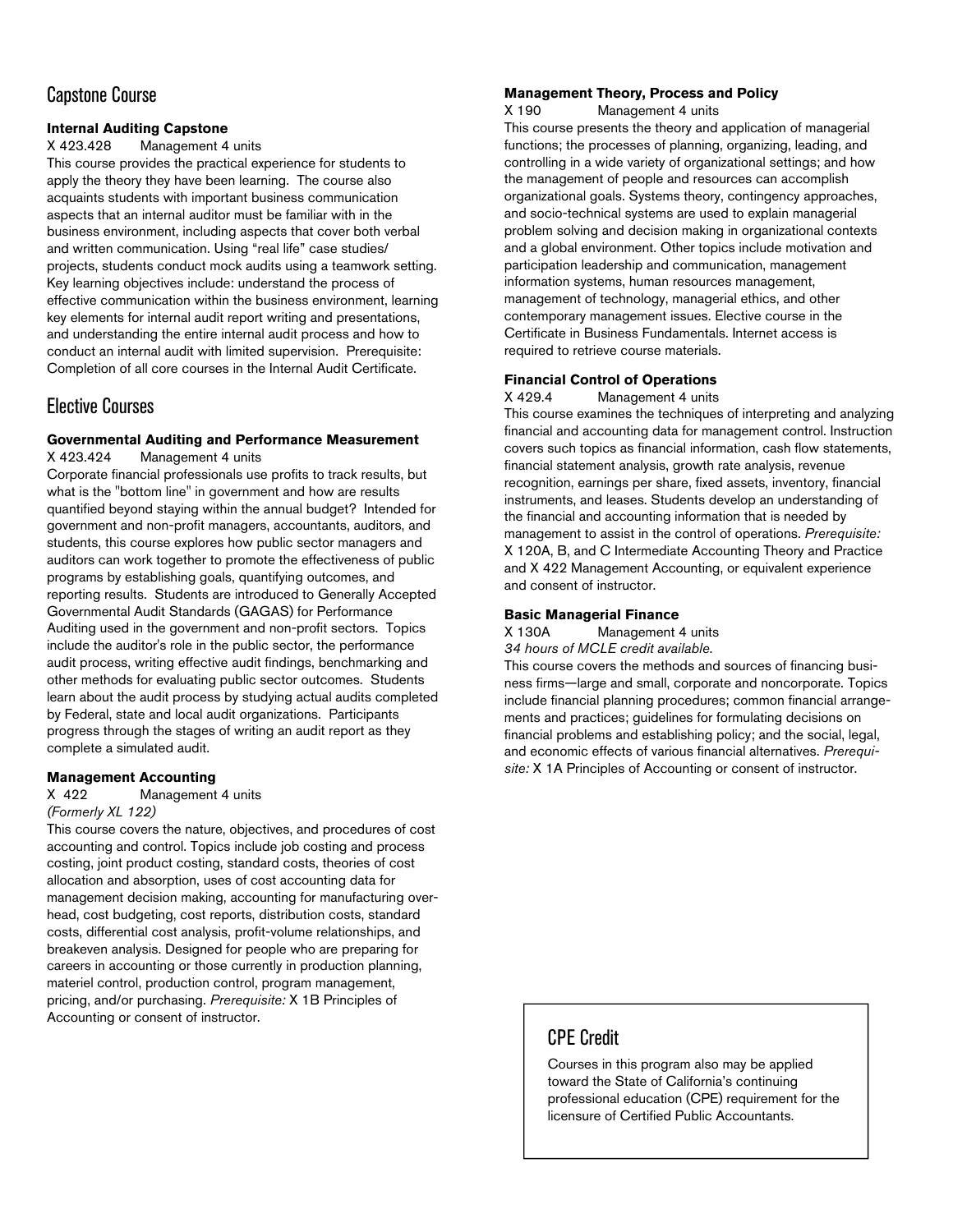# CIA® Review

### **CIA Exam Review: Comprehensive Parts 1-3**

828.501AC Management 5.6 CEU

Enrollment into this comprehensive series encompasses all three sections of the CIA Exam Review: Part 1 Internal Auditing Basics; Part 2 Internal Audit Practice; and Part 3 Internal Audit Knowledge Elements. This review course utilizes The Institute of Internal Auditors CIA Learning System program, designed to provide comprehensive and flexible training to CIA candidates worldwide. Students may also enroll in each section individually.

Enrollment limited. CIA Learning System course materials are not included and must be purchased separately.

### Internship

#### **Internship in Accounting**

X 423.42 Management 4 units

*(Early-enrollment pricing does not apply to this course.)*  The internship provides practical experience in a variety of accounting job functions in either the private or public accounting sector or within a general business environment. Projects include, but are not limited to, general accounting and consulting services, assisting in the preparation of financial statements, review and analysis of financial information, research and compilation of documents for completing tax returns, and performing bank reconciliations. Students intern with accounting companies within the Los Angeles area for a minimum of 75 hours. Companies offering internships do so with no obligation to provide compensation to interns. The internship is an opportunity to apply the material studied previously throughout the courses in the certificate program. *Prerequisite:* Students must be enrolled in and have completed a minimum of 5 courses in one of the following certificates: Accounting, Taxation, Business Administration with Concentration in Accounting or Taxation, or General Business Studies with Concentration in Accounting or Taxation.



# Advisory Committee

The members of the Internal Audit Certificate Advisory Committee include constituencies served by the program and representatives directly involved in the program. Their primary role is to advise and guide the academic content of the certificate and courses.

Maria Alamin, Principal, Maria Hernandez-Alamin, CPA

Sam E. Boutari, Consultant

Dean Bower, Senior Manager, Green Hasson Janks

Richard E. Burnes, Program Director, UCLA Extension

Jerald M. Savin, President/CEO, Cambrige Technology Consulting Group

Rosalyn Ma, Internal Auditor, City of Los Angeles

Jim Tiao, Risk and Control Consultant

Mark P. Ruppert, Dirctor, Internal Audit, Cedars-Sinai Medical **Center** 

Norma Iadevaia, Director of Auditing Services, Pepperdine University Auditing Services

# Also of Interest

### Certificate in Accounting

Recognized by employers throughout Los Angeles and beyond, UCLA Extension's Accounting Certificate equips you with a thorough understanding of accounting standards and principles. The program is designed for students who are preparing to sit for the CPA® Examination by fully meeting the educational requirements for this nationally administered exam.

### Certificate in Finance

The 9-coures Certificate in Finance is designed to meet the market demand for qualified financial professionals and the desire by individuals to increase their knowledge and skills. The program also provides relevant coursework for students considering the CFA® certification as well as other industry certifications and licensing.

### Pre-MBA Courses

UCLA Extension's pre-MBA curriculum is designed to help further prepare students who are planning to pursue an MBA degree. The courses provide a solid foundation in general business theory and practice that can help fulfill pre-MBA pre-requisites or enhance your university application.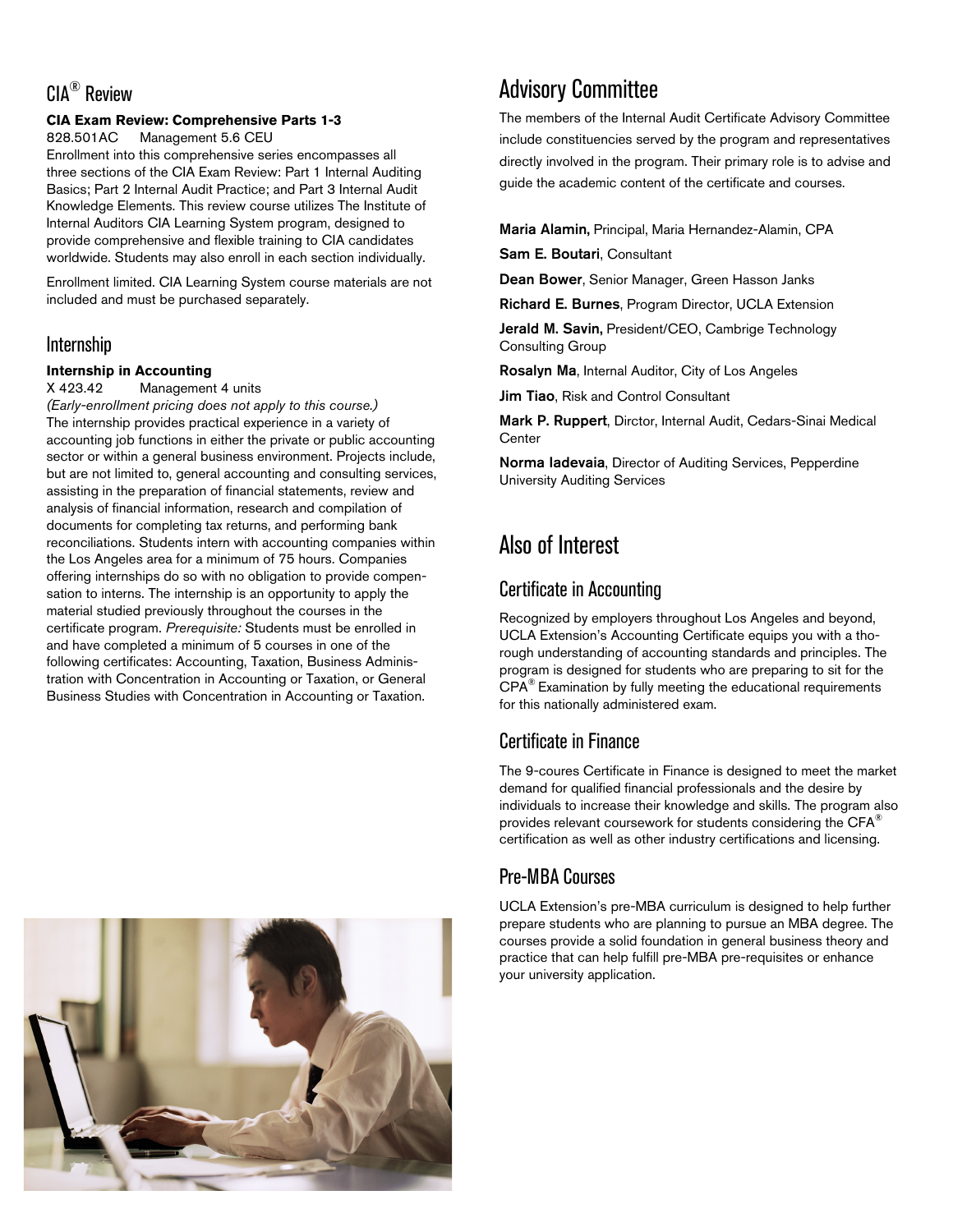# The Internal Audit Profession

Internal auditors support management's efforts to establish a culture that embraces ethics, honesty, and integrity. They assist management with the evaluation of internal controls used to detect or mitigate fraud, evaluate the organization's assessment of fraud risk, and are involved in any fraud investigations.

Competent and professional internal auditors are highly proficient in techniques used to evaluate internal controls. That proficiency, coupled with their understanding of the indicators of fraud, enables them to assess an organization's fraud risks and advise management of the necessary steps to take when indicators are present.

Depending on directives from management, the board, audit committee, or other governing body, internal auditors can play a variety of consulting, assurance, collaborative, advisory, oversight, and investigative roles in an organization's fraud management process.

Source: *Institute of Internal Auditors* 

According to the U.S. Department of Labor's 2010-20 Occupational Outlook, accountants and auditors held over 1.2 million jobs nationally in 2010, with employment projected to grow by 16 percent between 2010 and 2020.

# CIA® Designation

The Certified Internal Auditor® (CIA®) is the only globally accepted designation for internal auditors. It is considered the standard by which internal auditing professionals demonstrate their knowledge and competence to facilitate and manage today's complex internal audit responsibilities. Earning the CIA designation can provide a professional advantage for internal auditors throughout all stages of their careers.

To be eligible for CIA certification, a candidate must meet all of the following requirements:

- Education: must hold a bachelor's degree (or higher degree) or its educational equivalent from an accredited college-level institution.
- Experience: must obtain a minimum of 24 months of internal auditing experience or its equivalent.
- Professional Conduct: must exhibit high moral and professional character and agree to abide by The IIA's Code of Ethics.
- **Examination:** must successfully pass the Certified Internal Auditor® (CIA®) exam which tests a candidate's knowledge of current internal auditing practices and understanding of internal audit issues, risks and remedies.

# Additional Certifications

### **Certified Fraud Examiner (CFE)**

The CFE credential denotes proven expertise in fraud prevention, detection and deterrence. CFEs are trained to identify the warning signs and red flags that indicate evidence of fraud and fraud risk, and must meet high professional, educational and ethical standards, as well as continuing professional education requirements. For more information visit *[acfe.com](www.acfe.com).*

#### **Certified Information Systems Auditor (CISA)**

The CISA designation, sponsored by ISACA®, is the globally accepted standard of achievement among information systems (IS) audit, control and security professionals. Candidates must successfully pass the CISA examination, have a minimum of five years of professional information systems auditing, control or security work experience, and adhere to the Code of Professional Ethics. For more information visit *[isaca.org](www.isaca.org)*.

#### **Certified Government Auditing Professional (CGAP®)**

The CGAP certification program is designed especially for auditors working in the public sector at all levels — federal/ national, state/provincial, local, quasi-governmental, or crown authority — and is an excellent professional credential that prepares you for the many challenges you face in this demanding arena. For more information visit *[theiia.org](www.theiia.org)*.

#### **Certified Financial Services Auditor (CFSA®)**

The CFSA is a valued specialty certification for audit professionals working in banking institutions, thrift/savings and loan organizations, credit unions, insurance companies, security and commodity services, holding and investment companies, credit agencies, financial services regulatory agencies, and other financial services organization. For more information visit *[theiia.org](www.theiia.org)*.

### Industry Resource Guide

**Institute of Internal Auditors (CIA/CGAP/CFSA)**  Telephone: (407) 937-1100 Website: *[theiia.org](www.theiia.org)* 

**Associate of Certified Fraud Examiners (CFE)** 

Telephone: (800) 245-3321 Website: *[acfe.com](www.acfe.com)*

**ISACA (CISA)**  Telephone: (847) 253-1545 Website: *[isaca.org](www.isaca.org)* 

### **California Board of Accountancy (CPA)**

Telephone: (916) 263-3680 Website: *[dca.ca.gov/cba](www.dca.ca.gob/cba)*